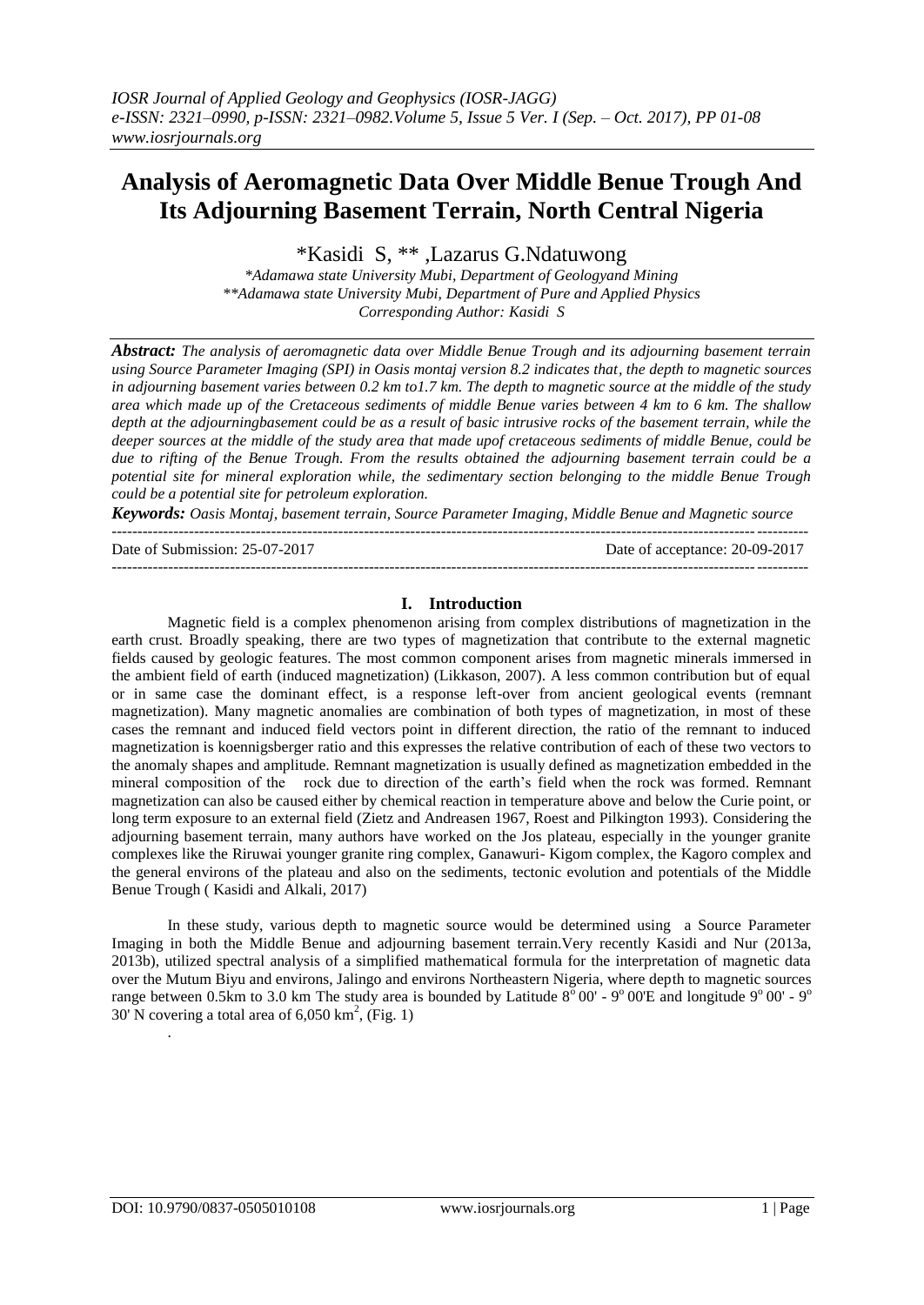

**Figure.1** Location map of the study area (modified from USGS 2014)

# **II. Geology Of The Study Area**

The geology of the study area consist of basement complex dominated by three rock types, the older granites, the younger granites and volcanoes and sheets of basalts. The older granites date to the late Cambrian and Ordovician, the younger granites were emplaced dating to the Jurassic. The Cretaceous Sediments of the Benue Trough. The Middle Benue Trough extends Northeast ward approximately as far as line joining Bashar and Mutum Biyu. This boundary marks the Southern limit of the Gombe and Keri-Keri Formation, while the older sediments of the Upper Benue Trough undergo lateral facies change in this area. The earliest work done in the Middle Benue Trough of Nigeria was reported by Falconer (1911) who reported the Asu River Group to be the oldest marine sedimentary formation which he then referred to it as the "Lower Shale", Tattam (1944) described the lithological unit as the "Cross River Series" and the name "Asu River Group" was obtained. The Keana Formation is thought to be equivalent to the "Muri Sandstone" in the north. Cratchley and Jones (1965) subsequently used the "Keana Sandstone" to describe the formation in Lafia-Awe area. Simpson (1954) first mentioned the "Ezeaku Formation" in the literature where he described a sequence of hard dark grey to black flaggy calcareous shale, siltstone and sandstone in the stream south of the Okigwe-Afikpo road.

The six formations include the Asu River Group, Awe Formation, Keana Formation, Ezeaku Formation, Awgu Formation and finally the youngest which is the Lafia Formation, while the two formations exposed in the studied area are the Awe Formation and Keana Formation which are essentially sandstones with intercalations of calcareous shale and claystone which are covered by laterite resulting from the weathering of volcanic rocks which were emplaced during the widespread volcanic activities that took over in the Tertiary Period. Basalt flows occur around Awe and dolerite sills, of presumed Cenozoic age, have been encountered within the Lafia Formation (Offodile, 1976; Obaje, 1994). Offodile (1976) reported that intrusives in the Lafia-Awe area are restricted to anticlinal structures. In the Middle Benue Trough, the volcanics are mostly confined to the Keana, Awe, Kanje and Jangerigeri areas (Fig.2)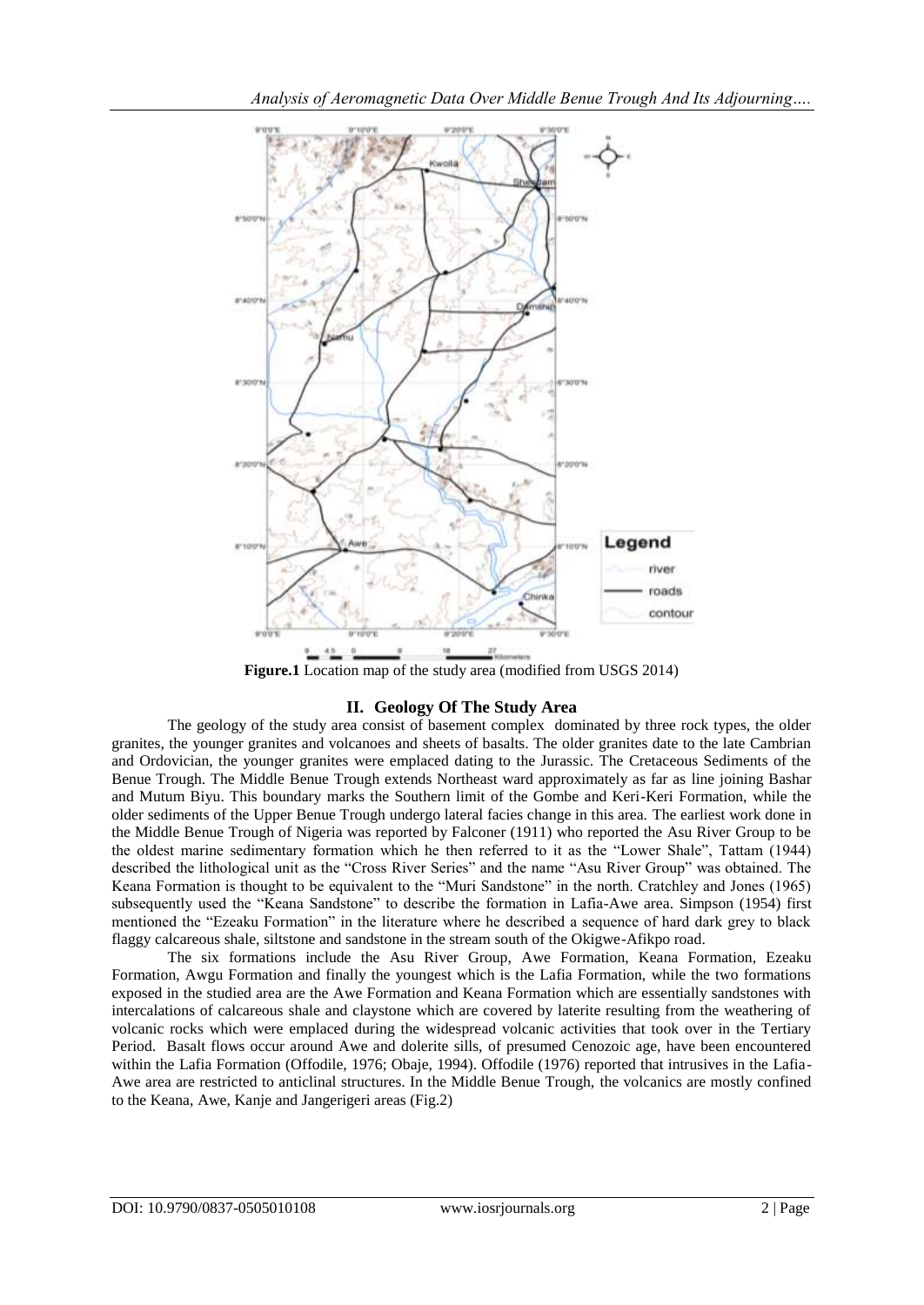

**Figure.2** Geological map of the study area. ( modified from NGSA 2006)

### **III. Methodology**

For this study, the data was obtained digitally from The Nigerian Geological Survey Agency (NGSA), Abuja. Geosoft Oasis Montaj software was used to get both the Regional-Residual Map and the Source Parameter Imaging (SPI) of the study area from the TMI map (Total Magnetic Intensity map). Analytic signal was derived from the TMI map. Polynomial fitting method of the first order was used in separation of the regional and residual data.

## **IV. Analytic Signal**

Analytic Signal method was applied directly to the residual data. The analytic signal method generally produces good horizontal locations for contacts and layer edges independent of dip and inclination. It improves or generates more energy to the data. The analytic signal depends on the first derivative of the vertical component of the magnetic field as well as the horizontal derivatives so is thus more susceptible to noise than the horizontal gradient method. It basically enhances the intensity over an intrusive body. The analytic signal of potential field data in 2- D could be written as,

 $A(x) = \varphi_{x}$  +i $\varphi_{z}$ 1

Where  $\varphi_x$  and  $\varphi_z$  is a horizontal and horizontal derivatives.

The 2-D analytic signal amplitude (ASA) of potential field is

$$
/A(x)/ = \sqrt{\varphi_x^2 + i\varphi_z^2} 2
$$

Roest et al. (1992) write the analytic signal in 3D as a vector encompassing the horizontal derivatives and their Hilbert transform and the 3D analytical amplitude of the potential field measured on a horizontal plane as  $\varnothing$  (x, y):

$$
/A(x,y)/=\sqrt{\phi_x^2+\phi_y^2+\phi_z^2}3
$$

# **V. Source Parameter Imaging (SPI)**

The Source Parameter Imaging (SPI) is a technique using on extension of the complex analytical signal to estimate magnetic depths. This technique developed by Thurston and Smith (1997) and Thurston et al (1999) sometimes referred to as the local wave number method is a profile or grid-based method for estimating magnetic source depths, and for some source geometries the dip and susceptibility contrast.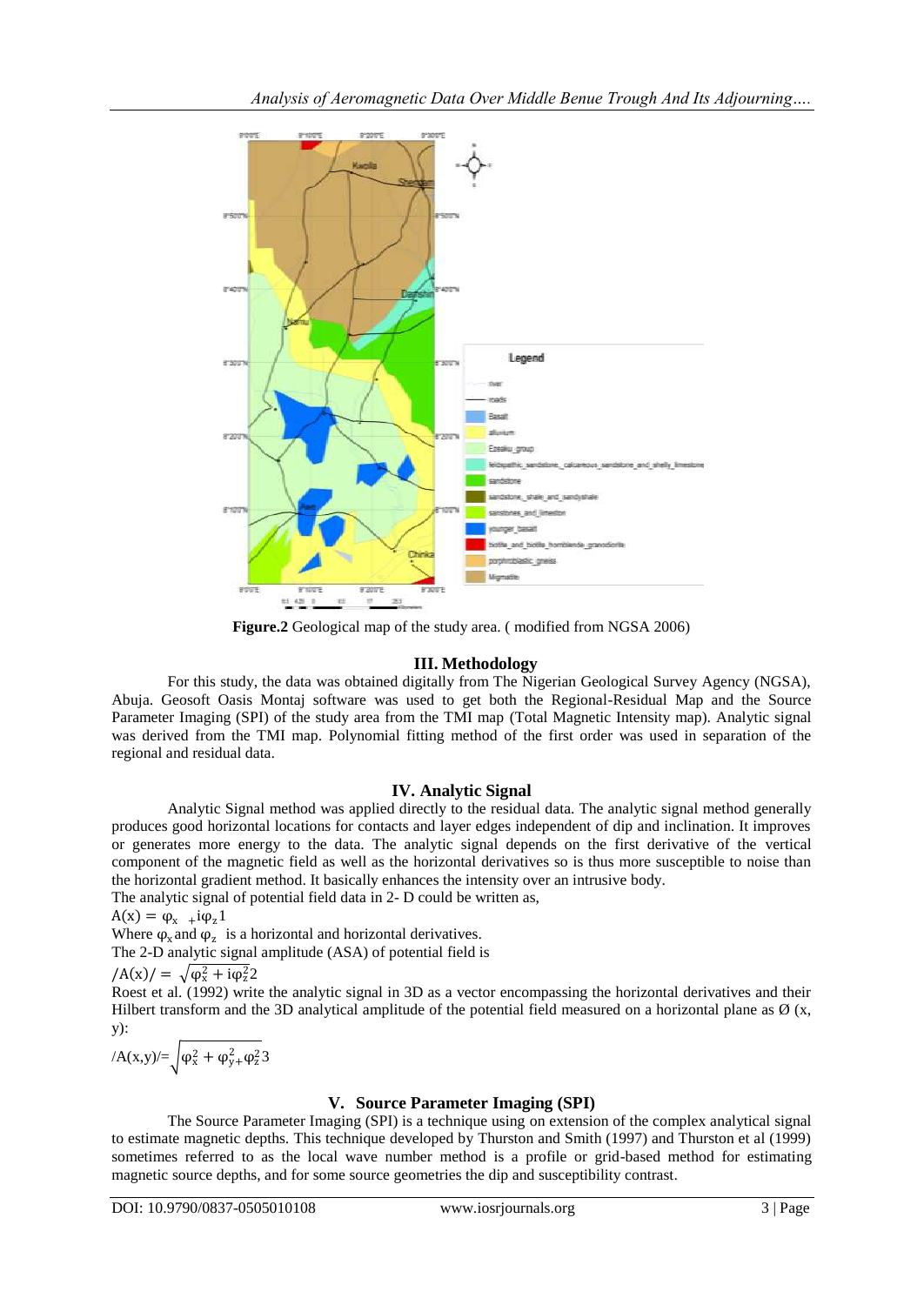The method utilizes the relationship between source and the local wave number (k) of the observed field, which can be calculated for any point within a grid of data via horizontal and vertical gradients (Thurston and Smith, (1997). The original SPI method (Thurston and Smith, 1997) works for two models: a dipping thin dike and a sloping contact. The local wave number has maxima located over isolated contacts, and depths can be estimated without assumptions about the thickness of the source bodies (Smith, et. al., 1998). Solution grids using the SPI technique show the edge locations, depths, dips and susceptibility contrasts.

The local wave number, map more closely, resembles geology than either the magnetic map or its derivatives. The SPI method requires first and second order derivatives and is thus susceptible to both noise in the data and to interference effects. The SPI method (Thurston and Smith, 1997) estimated the depth from the local wave number of the analytic signal. The analytic signal  $A_1(x, z)$  is defined by Nabighian (1972) as  $A_1(x, z) = \frac{\partial M(x, z)}{\partial x}$  $rac{f(x,z)}{\partial x} - j\frac{\partial M(x,z)}{\partial z}$  $rac{\lambda^{(A,2)}}{\partial z}$ 4

Where  $M(x, z)$  is the magnitude of the anomalous total magnetic field, is the imaginary number and z and x are Cartesian coordinate for the vertical direction and the horizontal direction perpendicular to strike, respectively.

The local wave number k1 is defined by Thurston and Smith (1997) to be

$$
K1 = \frac{\partial}{\partial x} \tan^{-1} \frac{\frac{\partial M}{\partial z}}{\frac{\partial M}{\partial x}} \frac{5}{\frac{\partial M}{\partial z}}
$$



From the analysis of aeromagnetic data, the following results were obtained and Presented in figures which were discussed below in detailed,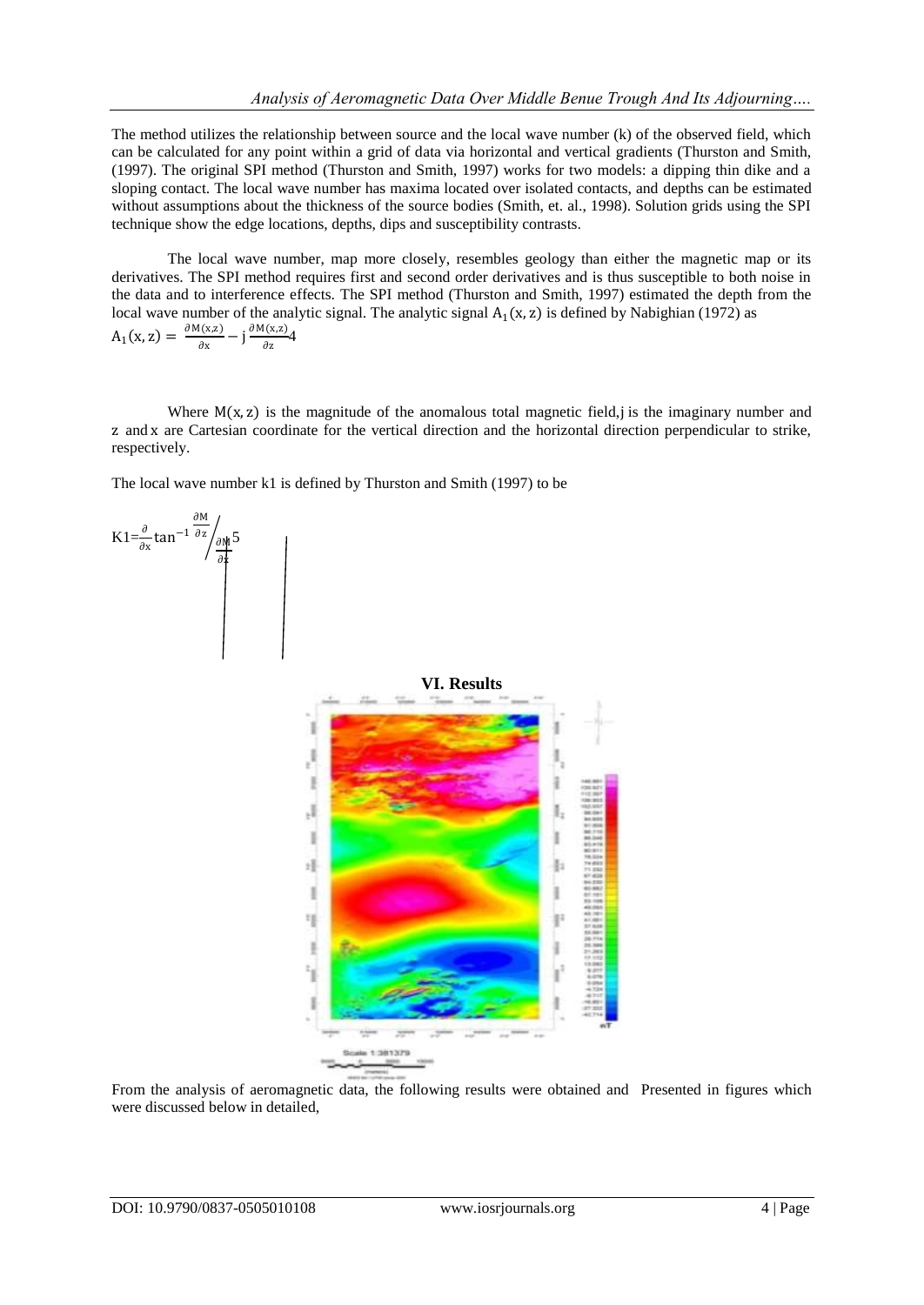

**Figure.4:** Residual Map of the Study area

22 k ł × ł 嘎 ğ, l l  $\frac{1}{2}$  $\frac{1}{2}$ p.,  $\lambda$ **Triples** 漰 Scale 1:381379 10000

**Figure.3:** TMI map of the study area

**Figure.5:** TMI Contour of the study area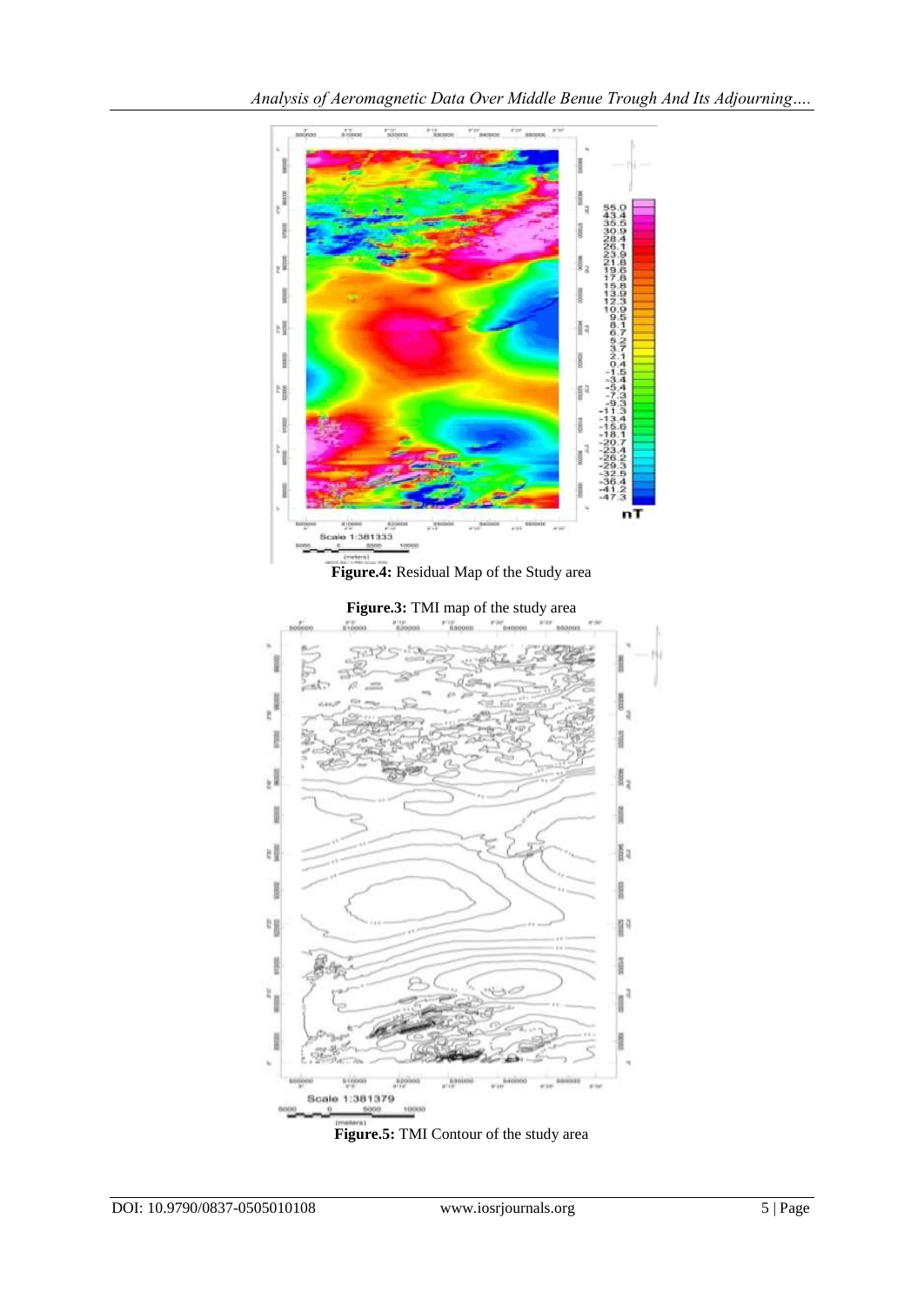

**Figure.6:** Analytical Signal Map over the study area

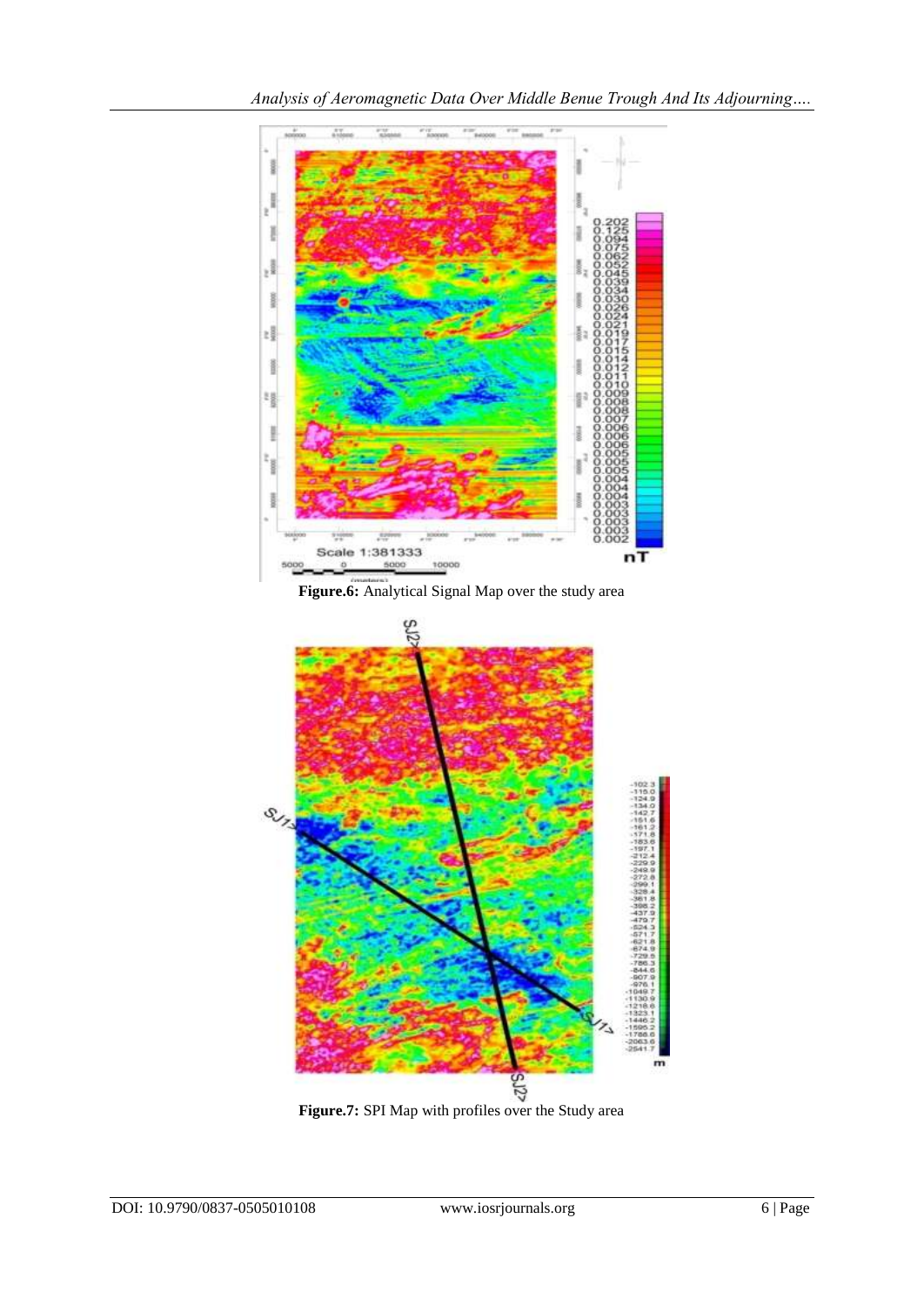Figure 8 and 9 below shows the variation in depth to magnetic source along profile SJ1 and SJ2 respectively. High peaks on the analytic signal profile indicate basic intrusion over the crystalline basement.



### **VII. Discussion**

In Fig. 3 the total magnetic intensity over the study area which shows range of colours from red, indicates highest values and the blue colour indicate lowest values. The range of values is from to 42.714nT - 146.991nT, the lowest values being associated with sediments at the central part of the study area. The higher values reflect the adjourning basement terrain.The general trend of the magnetic contourare predominantly NE-SW direction, an attribute of the Pan – African Orogeny.The residual map on Fig. 4 shows deep seated magnetic anomaly and having high frequency ranging from 35.5 to 55.0 nT represented by pink color. The blue areas are related to shallow seated low frequency anomaly with intensity ranging from -29.3 to 47.3nT.The depth estimate obtained from Source Parameter Imaging (SPI) indicated by profiles on the profile map of the study area (Fig. 7)are deduced from the two profile drawn, profiles SJ1 and SJ2 (Fig. 8 and 9) respectively. Across the study area there is variation in depth to magnetic sources (with 6km at the eastern and western end of the profile). The depth to shallow sources range from 0.2 km to 1.7 km, while the deeper sources lie between 4 km to 6 km. The shallow sources correspond to the adjourning basement terrain while the deeper sources correspond to the cretaceous sediment of middle Benue Trough. These depths to magnetic sources in the Middle Benue Trough make it a potential site for hydrocarbon exploration

### **VIII. Conclusion**

The analysis of aeromagnetic data over Middle Benue Trough and adjourning basement terrain using source parameter Imaging practically showed that the upwelling of magma due to volcanic activities in the adjourning basement terrain lead to shallow depth to magnetic source, a such it can be utilized for mineral